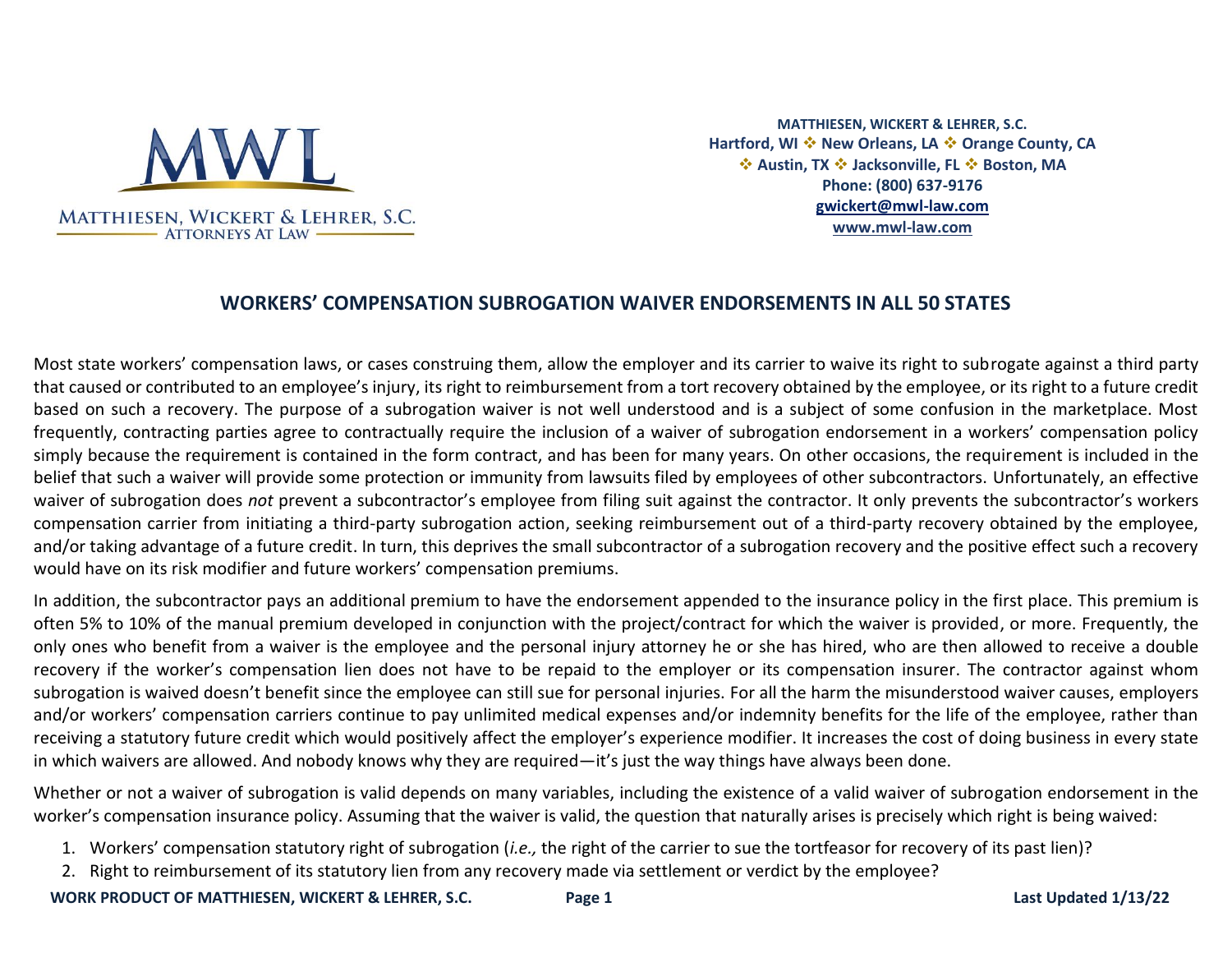3. Right to a future credit for any amounts recovered by the employee?

A typical waiver endorsement is the Texas Amendatory Endorsement WC 42 03 04 A approved by the Texas Department of Insurance. is found in a Texas workers' compensation policy looks like this:

| <b>TEXAS WAIVER OF OUR RIGHT TO RECOVER</b><br><b>FROM OTHERS ENDORSEMENT - WC 42 03 04</b>                                                                                                                                                                                                                                                                                                           |
|-------------------------------------------------------------------------------------------------------------------------------------------------------------------------------------------------------------------------------------------------------------------------------------------------------------------------------------------------------------------------------------------------------|
| This endorsement applies only to the insurance provided by the policy<br>because Texas is shown in Item 3.A. of the Information Page.                                                                                                                                                                                                                                                                 |
| We have the right to recover our payments from anyone liable for an injury<br>covered by this policy. We will not enforce our right against the person or<br>organization named in the Schedule, but this waiver applies only with respect<br>to bodily injury arising out of the operations described in the Schedule where<br>you are required by a written contract to obtain this waiver from us. |
| This endorsement shall not operate directly or indirectly to benefit anyone<br>named in the Schedule.                                                                                                                                                                                                                                                                                                 |
| The premium for this endorsement is shown in the Schedule.                                                                                                                                                                                                                                                                                                                                            |
| Schedule:                                                                                                                                                                                                                                                                                                                                                                                             |
| $(1)$ ( ) Specific Waiver<br>Name of person or organization<br><b>Blanket Waiver</b><br>( )                                                                                                                                                                                                                                                                                                           |
| Any person or organization for whom the Named Insured has<br>agreed by written contract to furnish this waiver.                                                                                                                                                                                                                                                                                       |
| Operations:<br>(2)                                                                                                                                                                                                                                                                                                                                                                                    |
| Premium<br>(3)                                                                                                                                                                                                                                                                                                                                                                                        |
| The premium charge for this endorsement shall be ______ percent of the<br>premium developed on payroll in connection with work performed for<br>the above person(s) or organization(s) arising out of the operations<br>described.                                                                                                                                                                    |
| *                                                                                                                                                                                                                                                                                                                                                                                                     |
| <b>Advance Premium</b><br>(4)                                                                                                                                                                                                                                                                                                                                                                         |
| Notes:                                                                                                                                                                                                                                                                                                                                                                                                |
| Use this endorsement to effect a waiver of recovery from others in accordance<br>(1)<br>with Rule II, § G, of the Texas Workers' Compensation Manual.                                                                                                                                                                                                                                                 |
| If blanket waiver of recovery from others is written, the following wording<br>(2)<br>should be inserted following Operations in Schedule: All Texas Operations.                                                                                                                                                                                                                                      |

Other states have other waiver forms, such as Form WC 00 03 13. The WC 00 03 13 endorsement is an endorsement developed by the National Council on Compensation Insurance, Inc. (NCCI). By its terms, carrier consent to the waiver is limited to situations where the insured has contractually agreed in writing to obtain the waiver from its carrier.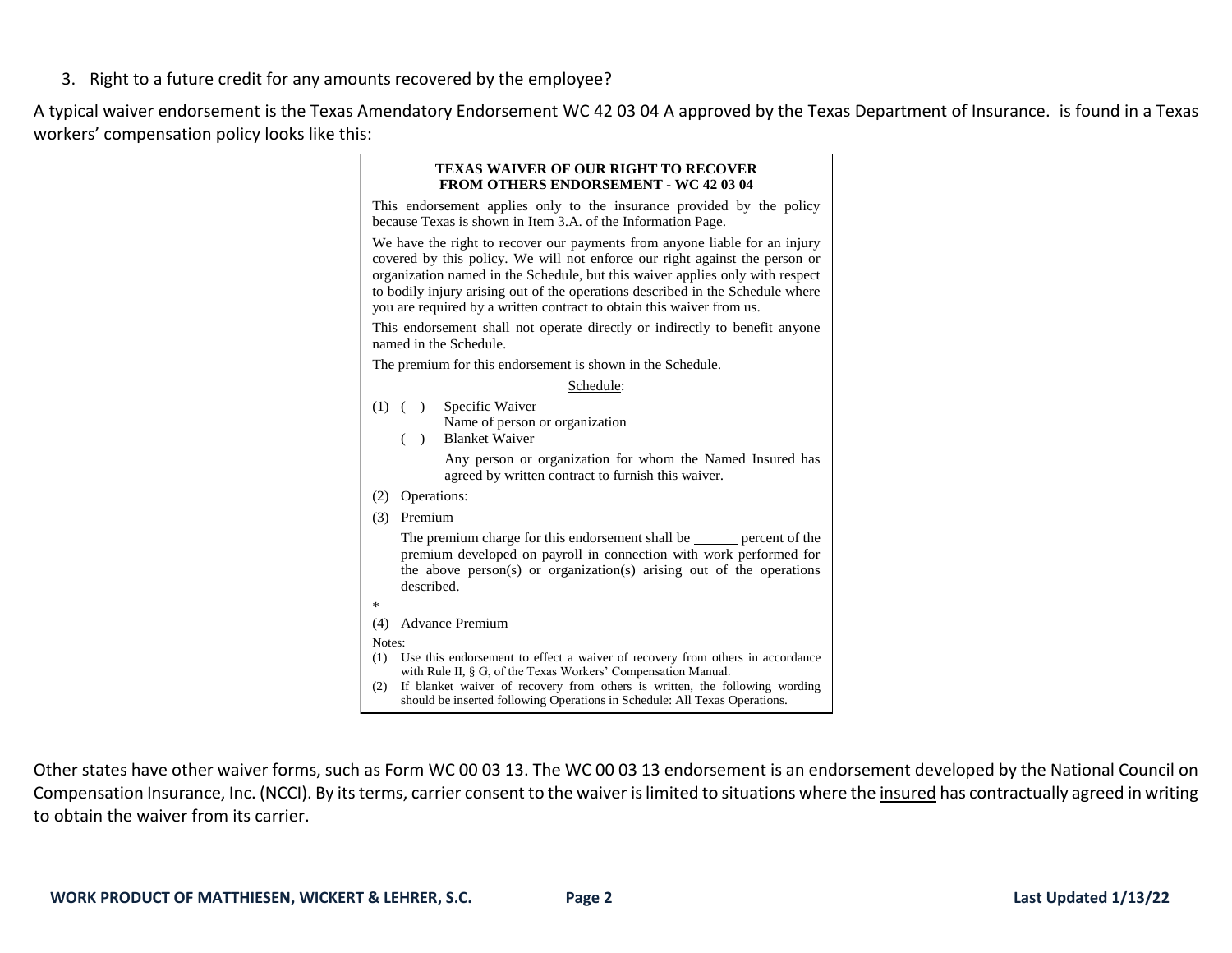| WORKERS COMPENSATION AND EMPLOYERS LIABILITY INSURANCE POLICY | WC 00 03 13 |
|---------------------------------------------------------------|-------------|
|                                                               | (Ed. 4-84)  |

## WAIVER OF OUR RIGHT TO RECOVER FROM OTHERS ENDORSEMENT

We have the right to recover our payments from anyone liable for an injury covered by this policy. We will not enforce our right against the person or organization named in the Schedule. (This agreement applies only to the extent that you perform work under a written contract that requires you to obtain this agreement from us.)

This agreement shall not operate directly or indirectly to benefit anyone not named in the Schedule.

Schedule

Two questions arise in connection with these waivers:

## **1. Does the waiver prevent the carrier from insisting on its right of reimbursement (as opposed to subrogation)?**

The following states have ruled on or hinted to the answer to question 1: Arizona, Arkansas, Indiana, Louisiana, Maine, Mississippi, New Jersey, New York, Oklahoma, Texas, Virginia, and Wisconsin. (Bold = "reimbursement" allowed; Italics = "reimbursement" not allowed)

## **2. Does the waiver prevent the carrier from claiming a future credit?**

Only a few states have weighed in: **California, Nebraska, Pennsylvania**, *Texas.* (Bold = "future credit" allowed; Italics = "future credit" not allowed).

The very terms of the above endorsement refer to waiving "the right to recover our payments from anyone liable for an injury covered by this policy." It indicates that the carrier will not enforce this right "against the person or organization named in the Schedule." This language suggests that the workers' compensation carrier is agreeing to waive the first of the three above-referenced rights granted by a state's workers' compensation subrogation statute viz., the right to sue the tortfeasor—but not the other two rights, including the right to be reimbursed out of any recovery the employee eventually receives from a settlement or verdict with the tortfeasor. Not all states agree with this interpretation, and the actual effect of a valid waiver of subrogation varies from state to state, with most states still undecided one way or the other. Because most states have not developed a rule with regard to the full effect of a valid waiver of subrogation endorsement in a policy, an argument should be made that the right of subrogation is waived, but not the right to reimbursement or the right to a future credit. The following chart reveals the current state of the law in all 50 states regarding the full effect of a valid waiver of subrogation.

| <b>STATE</b>   | <b>SUBROGATION STATUTE</b> | <b>WAIVER ALLOWED?</b>                                                                                 | <b>EFFECT OF WAIVER ENDORSEMENT ON CARRIER'S</b><br>RIGHT TO ASSERT A LIEN ON CLAIMANT'S RECOVERY                                                                               | <b>OTHER APPLICABLE LAW</b> |
|----------------|----------------------------|--------------------------------------------------------------------------------------------------------|---------------------------------------------------------------------------------------------------------------------------------------------------------------------------------|-----------------------------|
| <b>ALABAMA</b> | Ala. Stat. § 25-5-11       | Nothing in the Alabama<br>the use or efficacy of a waiver of has not yet been decided.<br>subrogation. | Workers' Compensation Act or The effect of a waiver of subrogation on the carrier's<br>applicable case law prohibits rights, including its right to enforce its statutory lien, | None.                       |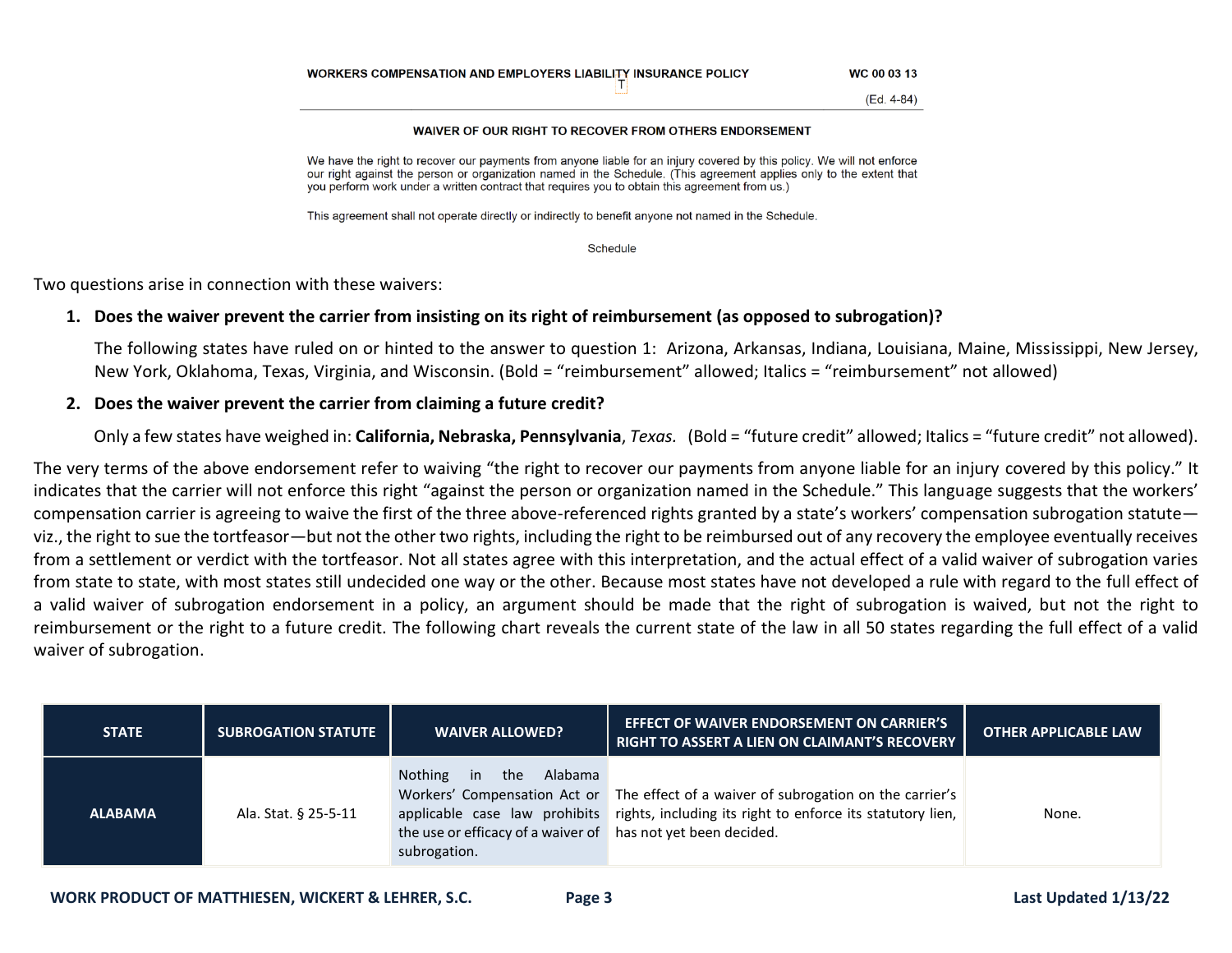| <b>STATE</b>      | <b>SUBROGATION STATUTE</b> | <b>WAIVER ALLOWED?</b>                                                                                                                                      | EFFECT OF WAIVER ENDORSEMENT ON CARRIER'S<br>RIGHT TO ASSERT A LIEN ON CLAIMANT'S RECOVERY                                                                                                                                                                                                                                                                                                                                                                                        | <b>OTHER APPLICABLE LAW</b>                                                                                                                                                                                                                                                            |
|-------------------|----------------------------|-------------------------------------------------------------------------------------------------------------------------------------------------------------|-----------------------------------------------------------------------------------------------------------------------------------------------------------------------------------------------------------------------------------------------------------------------------------------------------------------------------------------------------------------------------------------------------------------------------------------------------------------------------------|----------------------------------------------------------------------------------------------------------------------------------------------------------------------------------------------------------------------------------------------------------------------------------------|
| <b>ALASKA</b>     | Alaska Stat. § 23.30.015   | Nothing in the Alaska Workers'<br>Compensation Act or applicable<br>case law prohibits the use or<br>efficacy of a waiver of<br>subrogation.                | The effect of a waiver of subrogation on the carrier's<br>rights, including its right to enforce its statutory lien,<br>has not yet been decided.                                                                                                                                                                                                                                                                                                                                 | None.                                                                                                                                                                                                                                                                                  |
| <b>ARIZONA</b>    | A.R.S. § 23-1023(D)        | Nothing<br>the<br>in<br>Arizona<br>Workers' Compensation Act or<br>applicable case law prohibits<br>the use or efficacy of a waiver of<br>subrogation.      | A waiver of subrogation endorsement in the workers'<br>compensation policy also waives the carrier's right to<br>"reimbursement" out of a recovery made by the<br>employee. Olivas v. United States, 506 F.2d 1158 (9th<br>Cir. 1974).                                                                                                                                                                                                                                            | None.                                                                                                                                                                                                                                                                                  |
| <b>ARKANSAS</b>   | A.C.A. § 11-9-410          | <b>Nothing</b><br>the Arkansas<br>in<br>Workers' Compensation Act or<br>applicable case law prohibits<br>the use or efficacy of a waiver of<br>subrogation. | The effect of a waiver of subrogation on the carrier's<br>rights, including its right to enforce its statutory lien,<br>has not yet been decided.<br>However, courts have distinguished subrogation and<br>reimbursement. Provident Life & Acc. Ins. Co. v.<br>Williams, 858 F. Supp. 907 (W.D. Ark. 1994).                                                                                                                                                                       | None.                                                                                                                                                                                                                                                                                  |
| <b>CALIFORNIA</b> | Cal. Labor Code § 3852     | Nothing in the California<br>Workers' Compensation Act or<br>applicable case law prohibits<br>the use or efficacy of a waiver of<br>subrogation.            | The effect of a waiver of subrogation on the carrier's<br>rights, including its right to enforce its statutory lien,<br>has not yet been decided; however, it is settled that a<br>waiver of subrogation does not mean a waiver of the<br>right to a future credit. The rights to a credit and lien<br>are distinct and the right to a credit must be expressly<br>waived. Herr v. W.C.A.B. and County of Los Angeles, 98<br>Cal. App.3d 321, 159 Cal. Rptr. 435 (Ct. App. 1979). | None.                                                                                                                                                                                                                                                                                  |
| <b>COLORADO</b>   | C.R.S. § 8-41-203          | <b>Nothing</b><br>in the Colorado<br>Workers' Compensation Act or<br>applicable case law prohibits<br>the use or efficacy of a waiver of<br>subrogation.    | The effect of a waiver of subrogation on the carrier's<br>rights, including its right to enforce its statutory lien,<br>has not yet been decided.                                                                                                                                                                                                                                                                                                                                 | Waivers of subrogation in<br>construction contracts are<br>limited<br>to<br>the<br>work<br>performed<br>the<br>by<br>contractor, not to the extent<br>of<br>property<br>insurance<br>actually obtained. Copper<br>Mountain, Inc. v. Indus. Sys.,<br>Inc. 208 P.3d 692 (Colo.<br>2009). |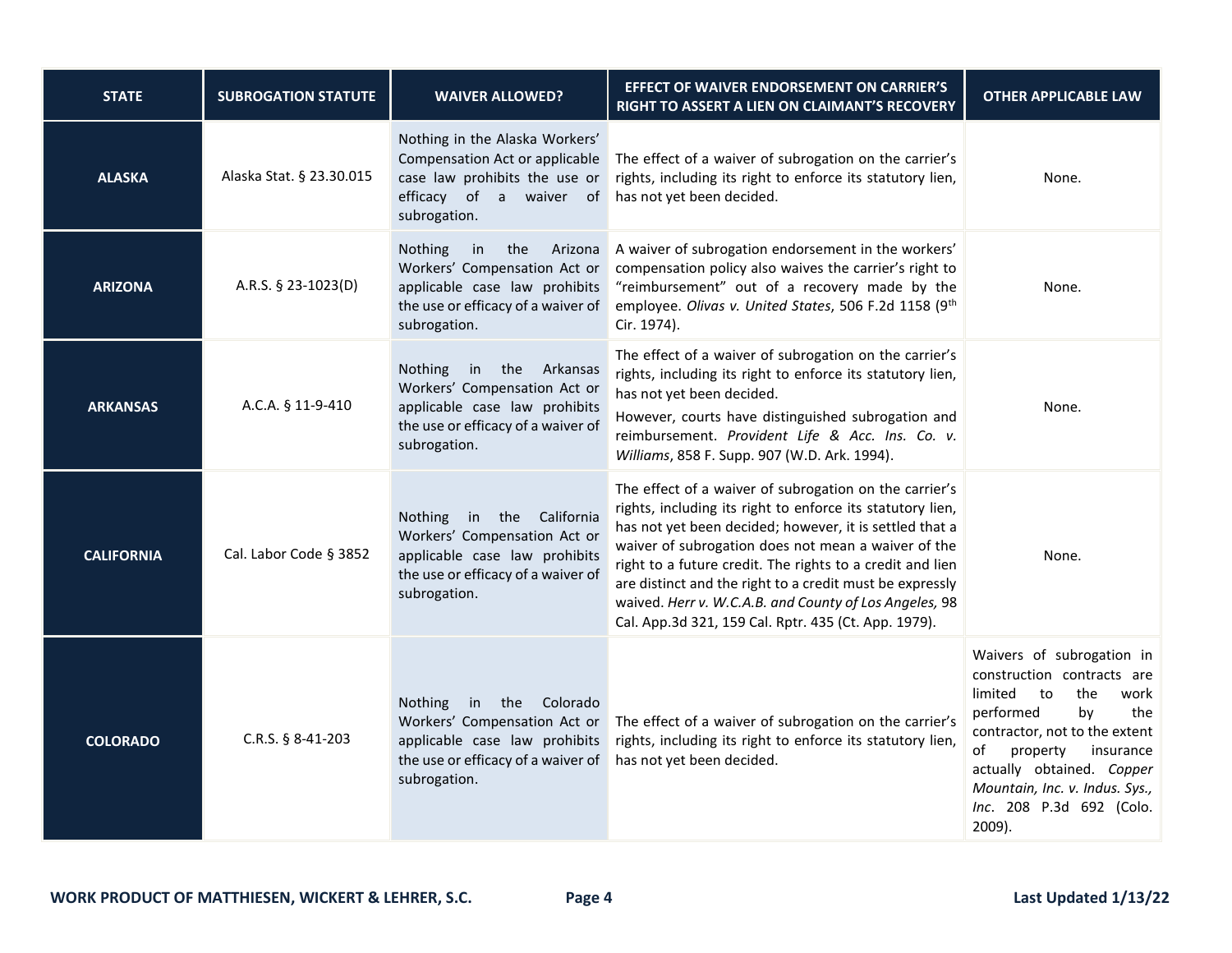| <b>STATE</b>                          | <b>SUBROGATION STATUTE</b> | <b>WAIVER ALLOWED?</b>                                                                                                                                                                                                                                              | EFFECT OF WAIVER ENDORSEMENT ON CARRIER'S<br>RIGHT TO ASSERT A LIEN ON CLAIMANT'S RECOVERY                                                                                                                                                                                                                                                                                                                           | <b>OTHER APPLICABLE LAW</b> |
|---------------------------------------|----------------------------|---------------------------------------------------------------------------------------------------------------------------------------------------------------------------------------------------------------------------------------------------------------------|----------------------------------------------------------------------------------------------------------------------------------------------------------------------------------------------------------------------------------------------------------------------------------------------------------------------------------------------------------------------------------------------------------------------|-----------------------------|
| <b>CONNECTICUT</b>                    | C.G.S.A. § 31-293          | Nothing in the Connecticut<br>Workers' Compensation Act or<br>applicable case law prohibits<br>the use or efficacy of a waiver of<br>subrogation.                                                                                                                   | The effect of a waiver of subrogation on the carrier's<br>rights, including its right to enforce its statutory lien,<br>has not yet been decided.                                                                                                                                                                                                                                                                    | None.                       |
| <b>DELAWARE</b>                       | 19 Del. C. § 2363          | Nothing in the Delaware<br>Workers' Compensation Act or<br>applicable case law prohibits<br>the use or efficacy of a waiver of<br>subrogation.                                                                                                                      | The effect of a waiver of subrogation on the carrier's<br>rights, including its right to enforce its statutory lien,<br>has not yet been decided.                                                                                                                                                                                                                                                                    | None.                       |
| <b>DISTRICT OF</b><br><b>COLUMBIA</b> | D.C. Code Ann. § 32-1535   | Nothing in the D.C. Workers'<br>Compensation Act or applicable<br>case law prohibits the use or<br>efficacy of a waiver of<br>subrogation.                                                                                                                          | The effect of a waiver of subrogation on the carrier's<br>rights, including its right to enforce its statutory lien,<br>has not yet been decided; however, a waiver of rights<br>against "any customer (and the employees of any<br>customer") of the employer, signed by the employee,<br>has been held valid and enforceable. Brown v. 1301 K<br>Street, Ltd. Partnership, 2011 WL 5864738 (D.C. App.<br>$2011$ ). | None.                       |
| <b>FLORIDA</b>                        | F.S.A. § 440.39            | Yes.                                                                                                                                                                                                                                                                | In Specialty Disability Trust Fund, et al. v. Comcar<br>Indus., 675 So.2d 1019 (Fla. App. 1996), the court<br>recognized a self-insured's waiver of their lien on past<br>benefits as well as on future proceeds from the third-<br>party action in exchange for a release and settlement<br>of the claim.                                                                                                           | None.                       |
| <b>GEORGIA</b>                        | O.C.G.A. § 34-9-11.1       | Yes.<br>insurer's<br>waiver<br>0f<br>An<br>subrogation was upheld despite<br>included<br>being<br>not<br>in<br>settlement documents between<br>the claimant and the insurer.<br>Employers Commercial Union<br>Ins. Co. v. Wrenn, 208 S.E.2d 124<br>(Ga. App. 1974). | The effect of a waiver of subrogation on the carrier's<br>rights, including its right to enforce its statutory lien,<br>has not yet been decided.                                                                                                                                                                                                                                                                    | None.                       |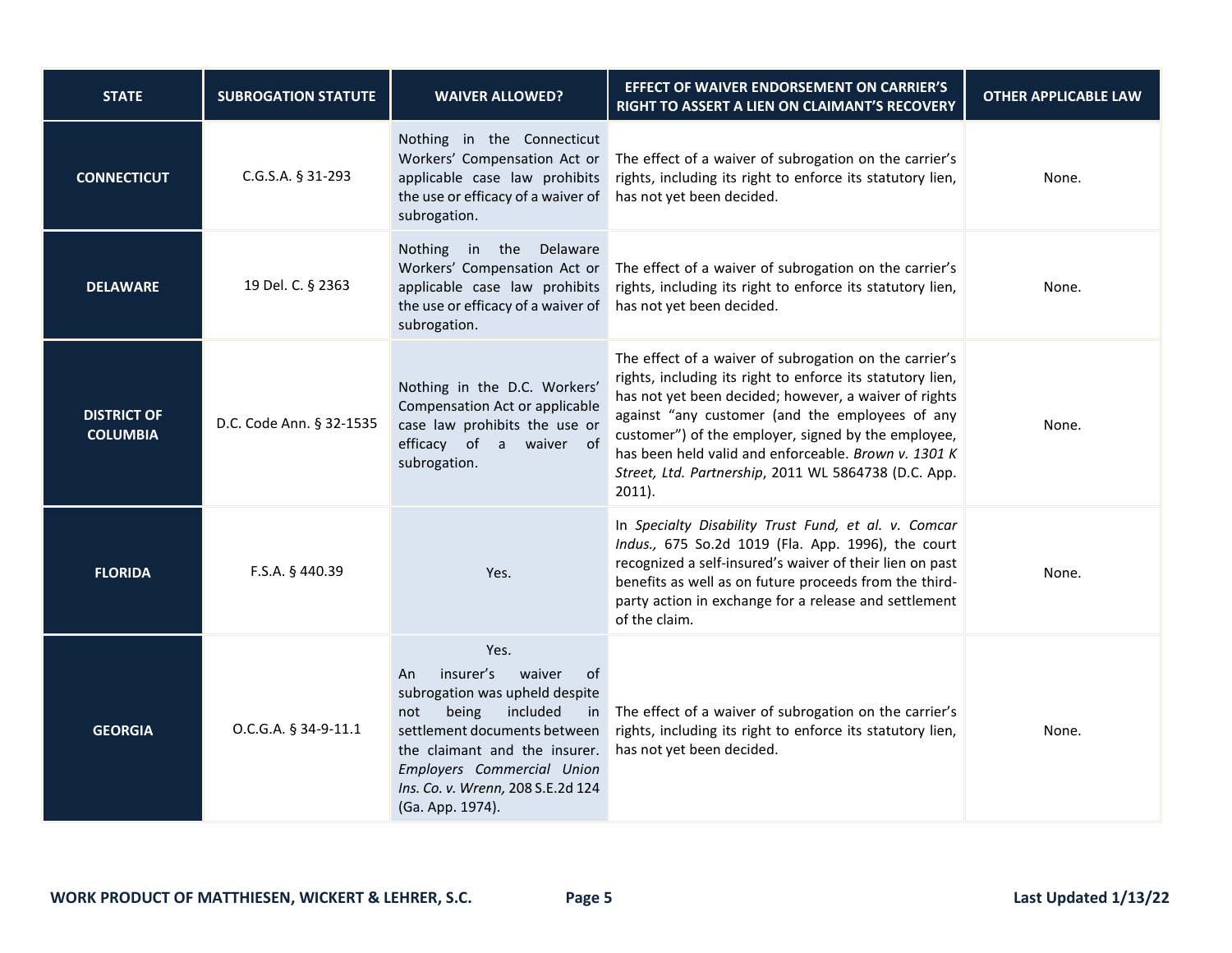| <b>STATE</b>    | <b>SUBROGATION STATUTE</b> | <b>WAIVER ALLOWED?</b>                                                                                                                        | <b>EFFECT OF WAIVER ENDORSEMENT ON CARRIER'S</b><br>RIGHT TO ASSERT A LIEN ON CLAIMANT'S RECOVERY                                                                                                                                                                                                                                                                                                              | <b>OTHER APPLICABLE LAW</b>                                                                                                                                                                                                                                                                                                                                                |
|-----------------|----------------------------|-----------------------------------------------------------------------------------------------------------------------------------------------|----------------------------------------------------------------------------------------------------------------------------------------------------------------------------------------------------------------------------------------------------------------------------------------------------------------------------------------------------------------------------------------------------------------|----------------------------------------------------------------------------------------------------------------------------------------------------------------------------------------------------------------------------------------------------------------------------------------------------------------------------------------------------------------------------|
| <b>HAWAII</b>   | Haw. Rev. Stat. § 386-8    | Nothing in the Hawaii Workers'<br>Compensation Act or applicable<br>case law prohibits the use or<br>efficacy of a waiver of<br>subrogation.  | The effect of a waiver of subrogation on the carrier's<br>rights, including its right to enforce its statutory lien,<br>has not yet been decided.                                                                                                                                                                                                                                                              | None.                                                                                                                                                                                                                                                                                                                                                                      |
| <b>IDAHO</b>    | Idaho Code § 72-223        | Nothing in the Idaho Workers'<br>Compensation Act or applicable<br>case law prohibits the use or<br>efficacy of a waiver of<br>subrogation.   | The effect of a waiver of subrogation on the carrier's<br>rights, including its right to enforce its statutory lien,<br>has not yet been decided.                                                                                                                                                                                                                                                              | None.                                                                                                                                                                                                                                                                                                                                                                      |
| <b>ILLINOIS</b> | 820 I.L.C.S. § 305/5(b)    | Yes.<br>Chicago Transit Auth. v. Yellow<br>Cab Co., 442 N.E.2d 546 (Ill.<br>App. 1982).                                                       | The effect of a waiver of subrogation on the carrier's<br>rights, including its right to enforce its statutory lien,<br>has not yet been decided.                                                                                                                                                                                                                                                              | Waivers in the property<br>insurance area are also<br>routinely<br>upheld.<br>Intergovernmental<br>Risk<br>Mgmt. v. O'Donnell, 692<br>N.E.2d 739 (Ill. App. 1998).<br>Further, Illinois courts have<br>distinguished waivers of<br>subrogation from indemnity<br>agreements.<br>Intergovernmental<br>Risk<br>Mgmt. v. O'Donnell, 295 Ill.<br>App. 3d 784 (1st Dist. 1998). |
| <b>INDIANA</b>  | I.C. $$22-3-2-13$          | Nothing in the Indiana Workers'<br>Compensation Act or applicable<br>case law prohibits the use or<br>efficacy of a waiver of<br>subrogation. | A waiver of subrogation may bar the insurer from<br>any subrogation rights, including<br>asserting<br>reimbursement from third parties responsible for the<br>loss. The court interpreted the intent of the parties to<br>be that all rights of recovery were waived through the<br>subrogation waiver. South Tippecanoe School Building<br>Corp. v. Shambaugh & Son, Inc. 395 N.E.2d 320 (Ind.<br>App. 1979). | None.                                                                                                                                                                                                                                                                                                                                                                      |
| <b>IOWA</b>     | I.C.A. $§ 85.22$           | Nothing in the Iowa Workers'<br>Compensation Act or applicable<br>case law prohibits the use or<br>efficacy of a waiver of<br>subrogation.    | The effect of a waiver of subrogation on the carrier's<br>rights, including its right to enforce its statutory lien,<br>has not yet been decided.                                                                                                                                                                                                                                                              | None.                                                                                                                                                                                                                                                                                                                                                                      |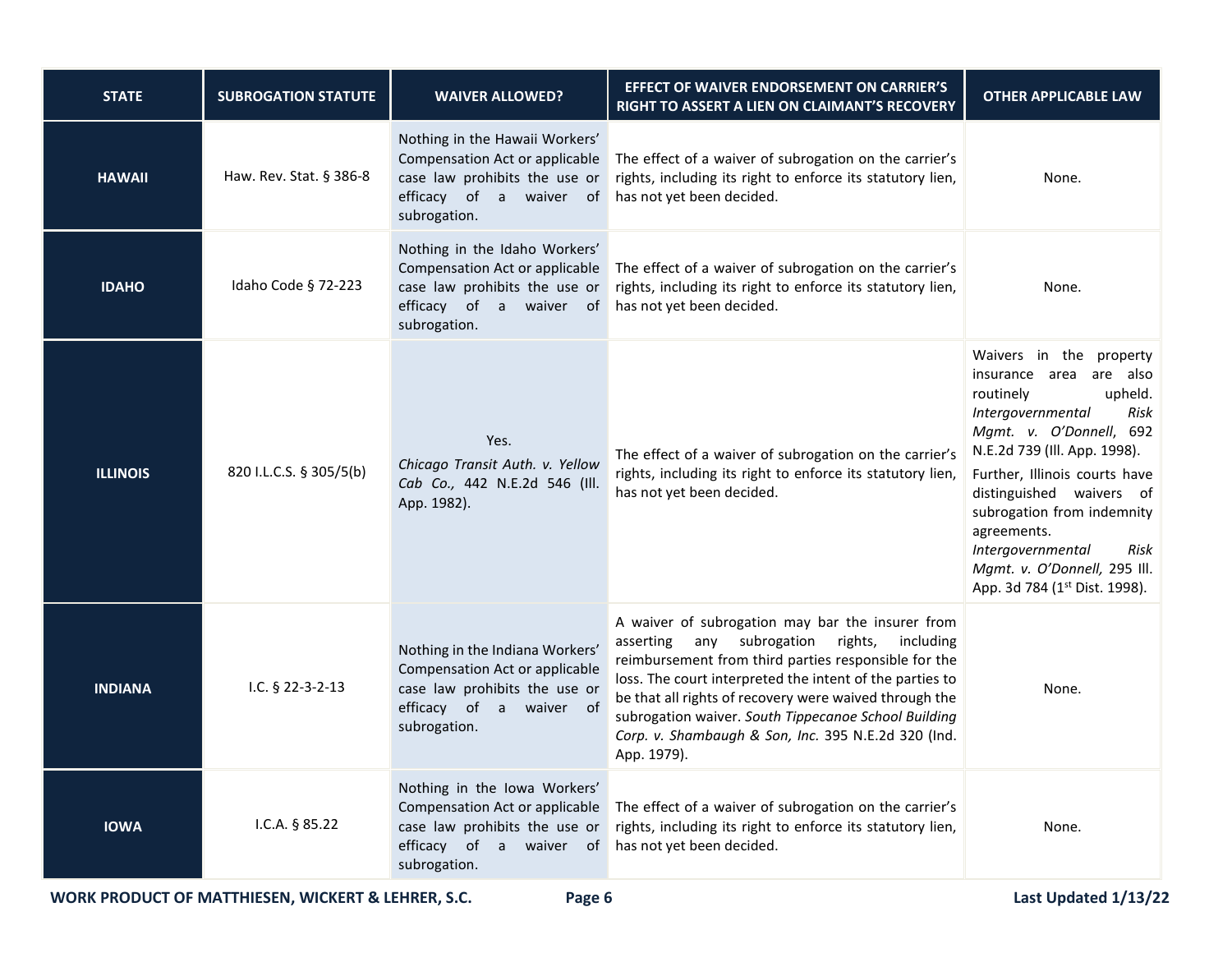| <b>STATE</b>     | <b>SUBROGATION STATUTE</b>   | <b>WAIVER ALLOWED?</b>                                                                                                                                                                                                                                      | EFFECT OF WAIVER ENDORSEMENT ON CARRIER'S<br>RIGHT TO ASSERT A LIEN ON CLAIMANT'S RECOVERY                                                                                                                                                                                                                                                     | <b>OTHER APPLICABLE LAW</b>                                                                                                                                                                                                                                                                                                                                  |
|------------------|------------------------------|-------------------------------------------------------------------------------------------------------------------------------------------------------------------------------------------------------------------------------------------------------------|------------------------------------------------------------------------------------------------------------------------------------------------------------------------------------------------------------------------------------------------------------------------------------------------------------------------------------------------|--------------------------------------------------------------------------------------------------------------------------------------------------------------------------------------------------------------------------------------------------------------------------------------------------------------------------------------------------------------|
| <b>KANSAS</b>    | K.S.A. § 44-504              | Yes.<br>Deffenbaugh Industries, Inc. v.<br>Wilcox, 11 P.3d 98 (Kan. App.<br>$2000$ ).<br>However, waiver of subrogation<br>requirement<br>in<br>private<br>construction contract is void.                                                                   | The effect of a waiver of subrogation on the carrier's<br>rights, including its right to enforce its statutory lien,<br>has not yet been decided.<br>However, courts have distinguished subrogation and<br>reimbursement. Wishon v. Cossman, 991 P.2d 415<br>(Kan. 1999).                                                                      | Kansas statute declares that<br>any waiver of subrogation in<br>private<br>construction<br>a<br>contract is void and against<br>public policy.<br>Exceptions:<br>(1)<br>Wrap-up<br>(2)<br>Owner/<br>insurance;<br>contractor<br>protective<br>liability insurance; and (3)<br>Project mgmt. protective<br>liability insurance. K.S.A. §<br>$16-1803(b)(3)$ . |
| <b>KENTUCKY</b>  | K.R.S. § 342.700             | No.<br>K. R. S. § 342.700 states that it is<br>contrary to public policy and<br>unlawful for any owner or<br>employer to require another<br>employer to waive its remedies<br>under the Act as a condition to<br>receiving a contract or purchase<br>order. | Kentucky's Department of Workers' Claims interprets<br>the statute to prohibit all waivers of subrogation,<br>whether entered on a voluntary basis. The DOI will no<br>longer approve forms or rates that include a waiver of<br>subrogation for workers' compensation insurance.<br>Kentucky Advisory Opinion 1999-13 (November 19,<br>1999). | None.                                                                                                                                                                                                                                                                                                                                                        |
| <b>LOUISIANA</b> | La. R.S. § 23:1101, et. seq. | Yes.<br>Sandborn v. BASF Wyandotte<br>Corp., 674.So.2d 349 (La. App.<br>1996).                                                                                                                                                                              | If there is an express waiver of subrogation contained<br>in either a contract or an insurance policy, there is no<br>separate and independent statutory right to<br>reimbursement that contravenes the expression of the<br>waiver. Morgan v. Hercules Drilling Co., LLC, 2011 WL<br>3739053 (W.D. La. 2011).                                 | Louisiana has enacted the<br>Louisiana<br>Oilfield<br>Anti-<br>which<br>Indemnity<br>Act<br>prevents an indemnitee<br>from being indemnified for<br>negligence in<br>its own<br>contracts dealing with the<br>operation of a well. La. R.S. §<br>9:2780                                                                                                      |
| <b>MAINE</b>     | 39-A M.R.S.A. § 107          | Yes.                                                                                                                                                                                                                                                        | An insurer is allowed to enforce a workers'<br>compensation lien against the employee that sued the<br>responsible third party, even though a contract with<br>the third party contained a waiver of subrogation.<br>Fowler v. Boise Cascade Corp., 948 F.2d 49 (1st Cir.<br>1991).                                                            | Maine does not consider the<br>right of reimbursement to<br>be subrogation which can be<br>waived,<br>but<br>instead<br>recognizes a statutory right<br>of reimbursement.<br>$39-A$<br>M.R.S.A. § 107.                                                                                                                                                       |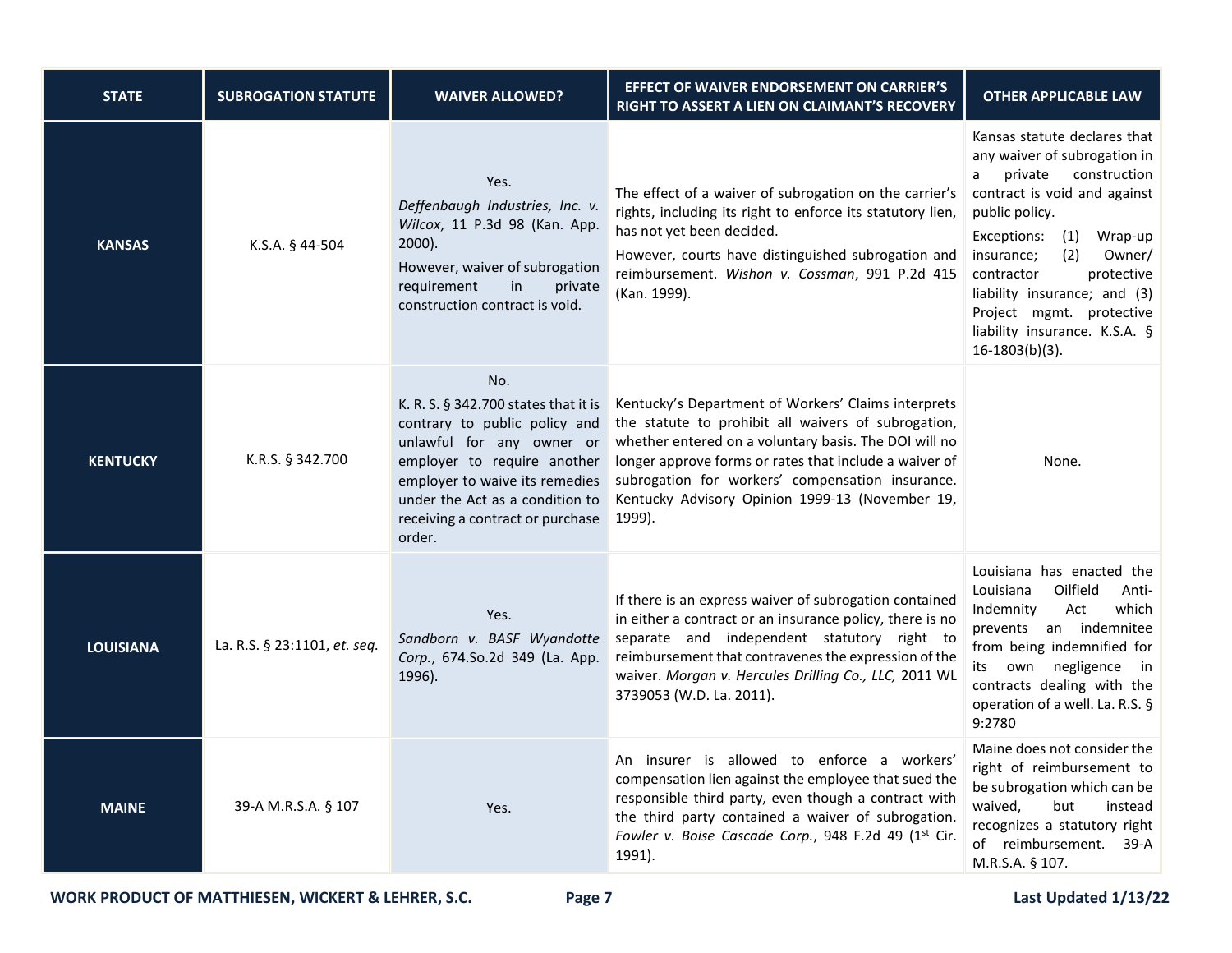| <b>STATE</b>         | <b>SUBROGATION STATUTE</b>       | <b>WAIVER ALLOWED?</b>                                                                                                                                                                             | EFFECT OF WAIVER ENDORSEMENT ON CARRIER'S<br>RIGHT TO ASSERT A LIEN ON CLAIMANT'S RECOVERY                                                                                                                                                                                                                                                         | <b>OTHER APPLICABLE LAW</b>                                                                                                                                                                                                                   |
|----------------------|----------------------------------|----------------------------------------------------------------------------------------------------------------------------------------------------------------------------------------------------|----------------------------------------------------------------------------------------------------------------------------------------------------------------------------------------------------------------------------------------------------------------------------------------------------------------------------------------------------|-----------------------------------------------------------------------------------------------------------------------------------------------------------------------------------------------------------------------------------------------|
| <b>MARYLAND</b>      | Md. Lab. & Empl. § 9-901-<br>903 | Yes.<br>Heat & Power Corp. v. Air<br>Products & Chemicals, Inc., 578<br>A.2d 1202 (Md. App. 1990).                                                                                                 | The effect of a waiver of subrogation on the carrier's<br>rights, including its right to enforce its statutory lien,<br>has not yet been decided.                                                                                                                                                                                                  | None.                                                                                                                                                                                                                                         |
| <b>MASSACHUSETTS</b> | M.G.L.A. 152 § 15                | Nothing in the Massachusetts<br>Workers' Compensation Act or<br>applicable case law prohibits<br>the use or efficacy of a waiver of<br>subrogation.                                                | The effect of a waiver of subrogation on the carrier's<br>rights, including its right to enforce its statutory lien,<br>has not yet been decided.                                                                                                                                                                                                  | None.                                                                                                                                                                                                                                         |
| <b>MICHIGAN</b>      | M.C.L.A. § 418.827               | Nothing in the Michigan<br>Workers' Compensation Act or<br>applicable case law prohibits<br>the use or efficacy of a waiver of<br>subrogation.                                                     | The effect of a waiver of subrogation on the carrier's<br>rights, including its right to enforce its statutory lien,<br>has not yet been decided.                                                                                                                                                                                                  | None.                                                                                                                                                                                                                                         |
| <b>MINNESOTA</b>     | M.S.A. § 176.061                 | Nothing in the Minnesota<br>Workers' Compensation Act or<br>applicable case law prohibits<br>the use or efficacy of a waiver of<br>subrogation.                                                    | M.S.A. § 176.061(11) allows the employer to avoid<br>contribution exposure by affirmatively waiving their<br>subrogation rights before selection of a jury, which will<br>prevent assertion of a lien against the claimant's<br>recovery.                                                                                                          | None.                                                                                                                                                                                                                                         |
| <b>MISSISSIPPI</b>   | M.C.A. § 71-3-71                 | Nothing in the Mississippi<br>Workers' Compensation Act or<br>applicable case law prohibits<br>the use or efficacy of a waiver of<br>subrogation.                                                  | A subrogation waiver also acts as a waiver to<br>reimbursement so no lien on the claimant's recovery<br>is possible. Trejo v. Alter Scrap Metal, Inc. 210 WL<br>2773397 (S.D. Miss., July 13, 2010).                                                                                                                                               | None.                                                                                                                                                                                                                                         |
| <b>MISSOURI</b>      | Mo. Rev. Stat. § 287.150         | the<br>Nothing<br>in<br>Missouri<br>Workers' Compensation Act or<br>applicable case law prohibits<br>the use or efficacy of a waiver of<br>subrogation,<br>except<br>in<br>construction contracts. | The effect of a waiver of subrogation on the carrier's<br>rights, including its right to enforce its statutory lien,<br>has not yet been decided.<br>However, the trend in decisions illustrate that while<br>prospective waivers are not allowed, settlement<br>agreements where the insurer surrenders its<br>subrogation rights may be allowed. | In construction contracts,<br>any provision that purports<br>to waive subrogation rights<br>in anticipation of future<br>injury or death is against<br>public policy and is void,<br>pursuant to the Missouri's<br>Workers' Compensation Act. |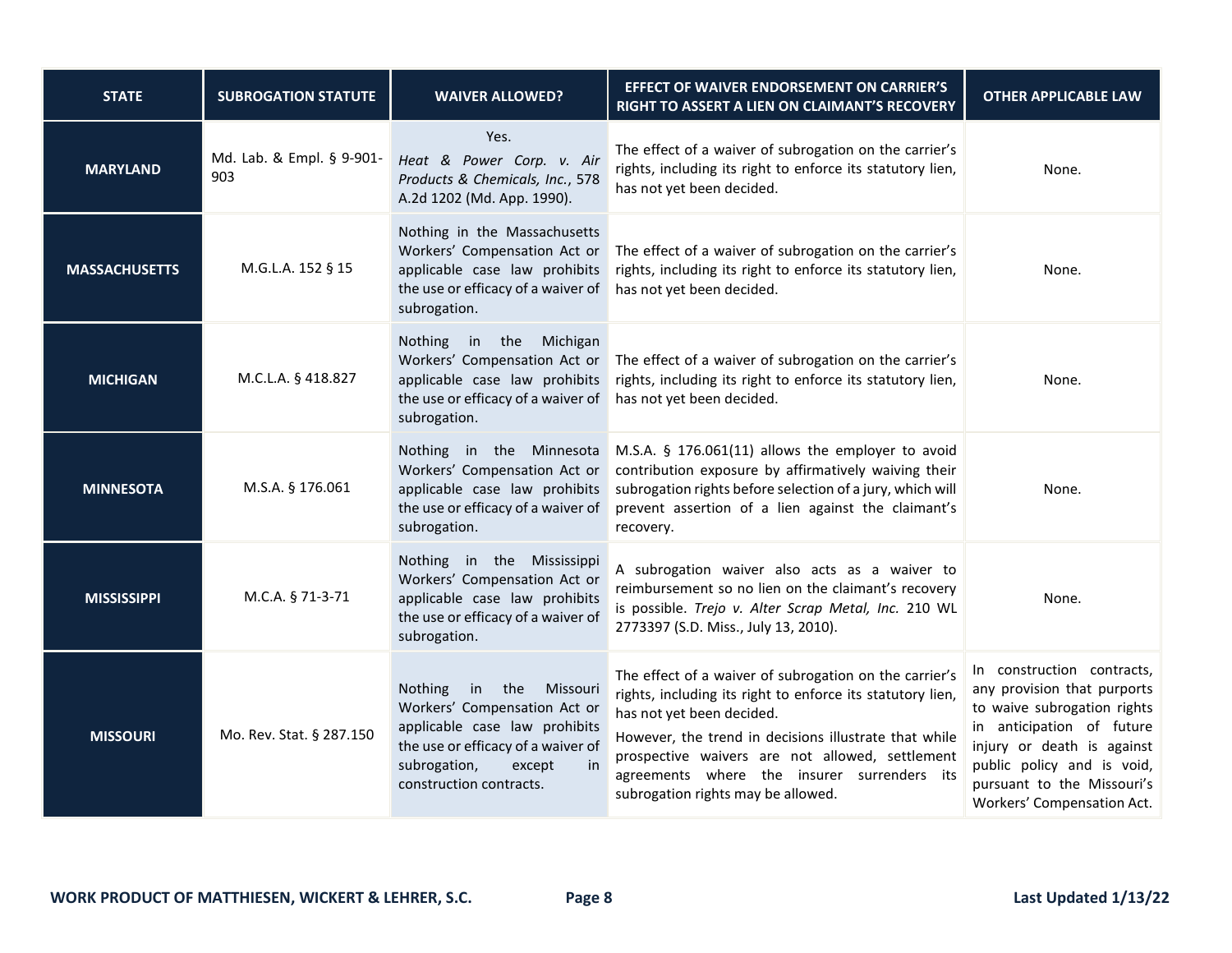| <b>STATE</b>         | <b>SUBROGATION STATUTE</b>                          | <b>WAIVER ALLOWED?</b>                                                                                                                                                  | <b>EFFECT OF WAIVER ENDORSEMENT ON CARRIER'S</b><br>RIGHT TO ASSERT A LIEN ON CLAIMANT'S RECOVERY                                                                                                               | <b>OTHER APPLICABLE LAW</b>                                                                                                                              |
|----------------------|-----------------------------------------------------|-------------------------------------------------------------------------------------------------------------------------------------------------------------------------|-----------------------------------------------------------------------------------------------------------------------------------------------------------------------------------------------------------------|----------------------------------------------------------------------------------------------------------------------------------------------------------|
| <b>MONTANA</b>       | Mont. Stat. § 39-71-412                             | <b>Nothing</b><br>the<br>Montana<br>in<br>Workers' Compensation Act or<br>applicable case law prohibits<br>the use or efficacy of a waiver of<br>subrogation.           | The effect of a waiver of subrogation on the carrier's<br>rights, including its right to enforce its statutory lien,<br>has not yet been decided.                                                               | None.                                                                                                                                                    |
| <b>NEBRASKA</b>      | Neb. Rev. Stat. §§48-118<br>48-118.01 and 48-118.04 | Nothing in the Indiana Workers'<br>Compensation Act or applicable<br>case law prohibits the use or<br>efficacy of a waiver of<br>subrogation.                           | Unclear; however, a carrier's right to a future credit<br>will not be waived unless the employer intentionally<br>and voluntarily waives such right. Turner v. Metro Area<br>Transit, 368 N.W.2d 09 (Neb. 1985) | Any carrier wishing<br>to<br>include<br>such<br>an<br>endorsement in its policies<br>must seek approval from the<br>Nebraska Department of<br>Insurance. |
| <b>NEVADA</b>        | N.R.S. § 616C.215                                   | Nothing in the Nevada Workers'<br>Compensation Act or applicable<br>case law prohibits the use or<br>efficacy of a waiver of<br>subrogation.                            | The effect of a waiver of subrogation on the carrier's<br>rights, including its right to enforce its statutory lien,<br>has not yet been decided.                                                               | None.                                                                                                                                                    |
| <b>NEW HAMPSHIRE</b> | N.H. Rev. Stat. Ann. § 281-<br>A:13                 | No.<br>Section 281-A:13 (VI) prohibits<br>any provision in any agreement<br>that requires an employer or an<br>employer's insurer to waive any<br>rights of subrogation | N/A                                                                                                                                                                                                             | None.                                                                                                                                                    |
| <b>NEW JERSEY</b>    | N.J.S.A. § 34:15-40                                 | Yes.<br>New Amsterdam Cas. Co. v.<br>Popovich, 113 A.2d 666 (N.J.<br>1955)                                                                                              | A contractual waiver of subrogation provision bars the<br>carrier's claim for reimbursement as well. SAIF v. Fama<br>Construction, 801 A.2d 459 (N.J. Super L. 2001), aff'd<br>801 A.2d 334 (N.J. Super. 2001). | None.                                                                                                                                                    |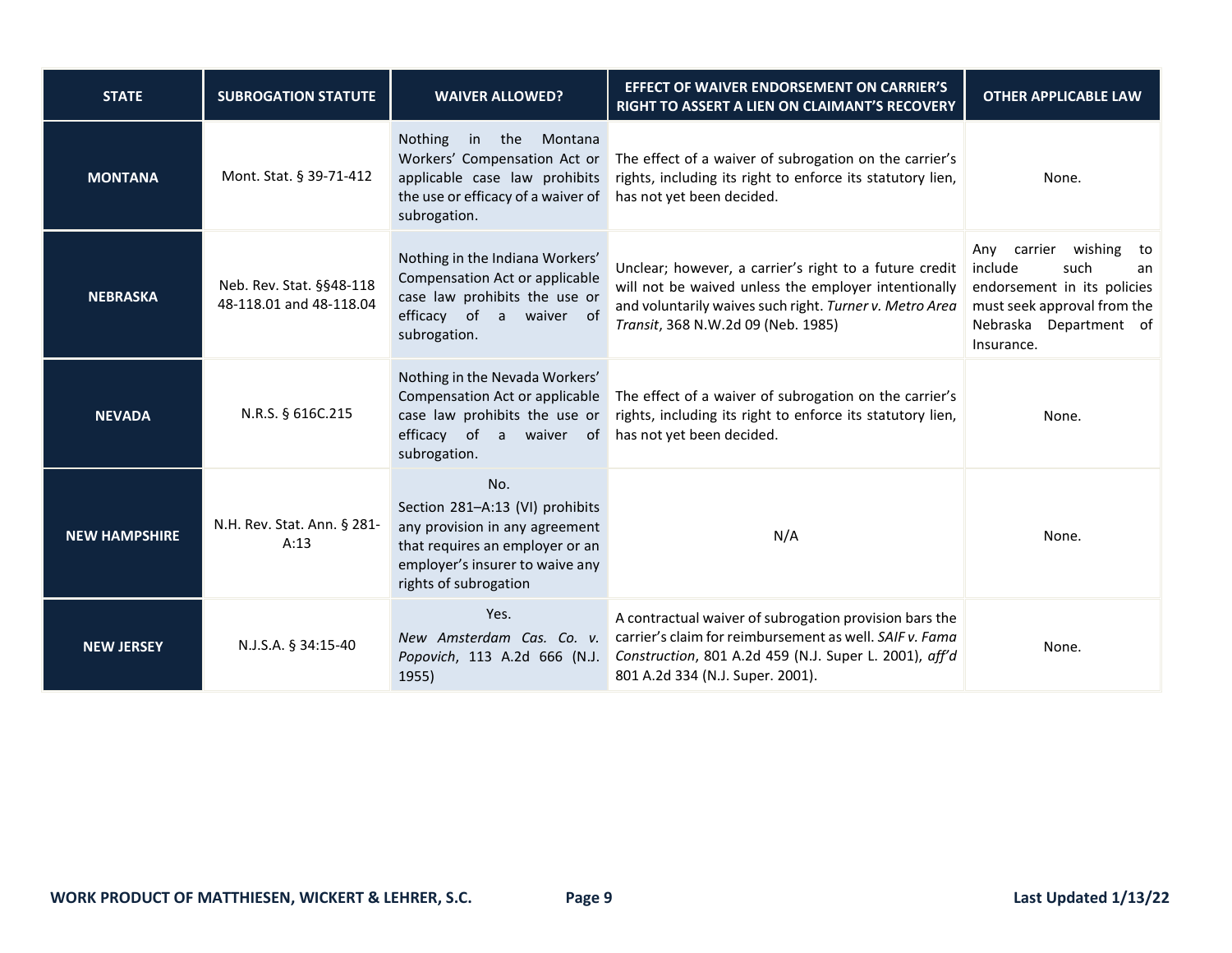| <b>STATE</b>          | <b>SUBROGATION STATUTE</b>                                                                | <b>WAIVER ALLOWED?</b>                                                                                                                                                                                              | <b>EFFECT OF WAIVER ENDORSEMENT ON CARRIER'S</b><br>RIGHT TO ASSERT A LIEN ON CLAIMANT'S RECOVERY                                                                                                                                                                                                        | <b>OTHER APPLICABLE LAW</b>                                                                                                                                                                                                                                                              |
|-----------------------|-------------------------------------------------------------------------------------------|---------------------------------------------------------------------------------------------------------------------------------------------------------------------------------------------------------------------|----------------------------------------------------------------------------------------------------------------------------------------------------------------------------------------------------------------------------------------------------------------------------------------------------------|------------------------------------------------------------------------------------------------------------------------------------------------------------------------------------------------------------------------------------------------------------------------------------------|
| <b>NEW MEXICO</b>     | N.M.S.A. § 52-5-17                                                                        | Nothing in the New Mexico<br>Workers' Compensation Act or<br>applicable case law prohibits<br>the use or efficacy of a waiver of<br>subrogation, except in oilfield<br>services (see "other applicable<br>$law$ "). | The effect of a waiver of subrogation on the carrier's<br>rights, including its right to enforce its statutory lien,<br>has not yet been decided.                                                                                                                                                        | The New Mexico Oilfield<br>Anti-Indemnity<br>Statute<br>includes specific language<br>specifically prohibiting the<br>contracting party's right to<br>include language regarding<br>waivers of subrogation<br>production<br>regarding<br>activities at well heads.<br>N.M.S.A. § 56-7-2. |
| <b>NEW YORK</b>       | N.Y. Work Comp. §29                                                                       | Yes.<br>Comm'r of State of Ins. Fund v.<br>Ins. Co. of N. Am., 607 N.E.75<br>795 (N.Y. App. 1992).                                                                                                                  | A waiver of the right to subrogation does not mean<br>that that the carrier also waives its separate and<br>distinct right of reimbursement. Teichman by<br>Teichman v. Community Hosp. of Western Suffolk, 87<br>N.Y.2d 514, 640 N.Y.S.2d 472, 663 N.E.2d 628 (1996).                                   | None.                                                                                                                                                                                                                                                                                    |
| <b>NORTH CAROLINA</b> | N.C.G.S.A. § 97-10.2                                                                      | Yes.<br>Turner v. Ceco Corp., 390 S.E.2d<br>(N.C. App. 1990).                                                                                                                                                       | The effect of a waiver of subrogation on the carrier's<br>rights, including its right to enforce its statutory lien,<br>has not yet been decided.                                                                                                                                                        | None.                                                                                                                                                                                                                                                                                    |
| <b>NORTH DAKOTA</b>   | N.D.C.C. § 65-01-09                                                                       | Unclear                                                                                                                                                                                                             | North Dakota statutorily prohibits any reduction in the<br>subrogation interest or lien by settlement,<br>compromise, or judgment, though it is unclear if this<br>prohibition also applies to waivers of subrogation prior<br>to a loss. N.D.C.C. § 65-01-09.                                           | None.                                                                                                                                                                                                                                                                                    |
| <b>OHIO</b>           | Ohio Rev. Code Ann. §<br>4123.931                                                         | Nothing in the Ohio Workers'<br>Compensation Act or applicable<br>case law prohibits the use or<br>efficacy of a waiver of<br>subrogation.                                                                          | The effect of a waiver of subrogation on the carrier's<br>rights, including its right to enforce its statutory lien,<br>has not yet been decided.                                                                                                                                                        | None.                                                                                                                                                                                                                                                                                    |
| <b>OKLAHOMA</b>       | 85 O.S. § 348104<br>(Accident Prior to 2/1/14)<br>85 O.S. § 43<br>(Accident After 2/1/14) | Nothing in the Oklahoma<br>Workers' Compensation Act or<br>applicable case law prohibits<br>the use or efficacy of a waiver of<br>subrogation.                                                                      | Oklahoma provides for a statutory right of<br>reimbursement (Section 348(A)) that permits the<br>carrier to seek and obligates the claimant to pay<br>reimbursement for w/c benefits previously paid from<br>the third-party recovery. Frank's Tong Serv. v. Lara,<br>2013 WL 7809847 (Okla. App. 2013). | None.                                                                                                                                                                                                                                                                                    |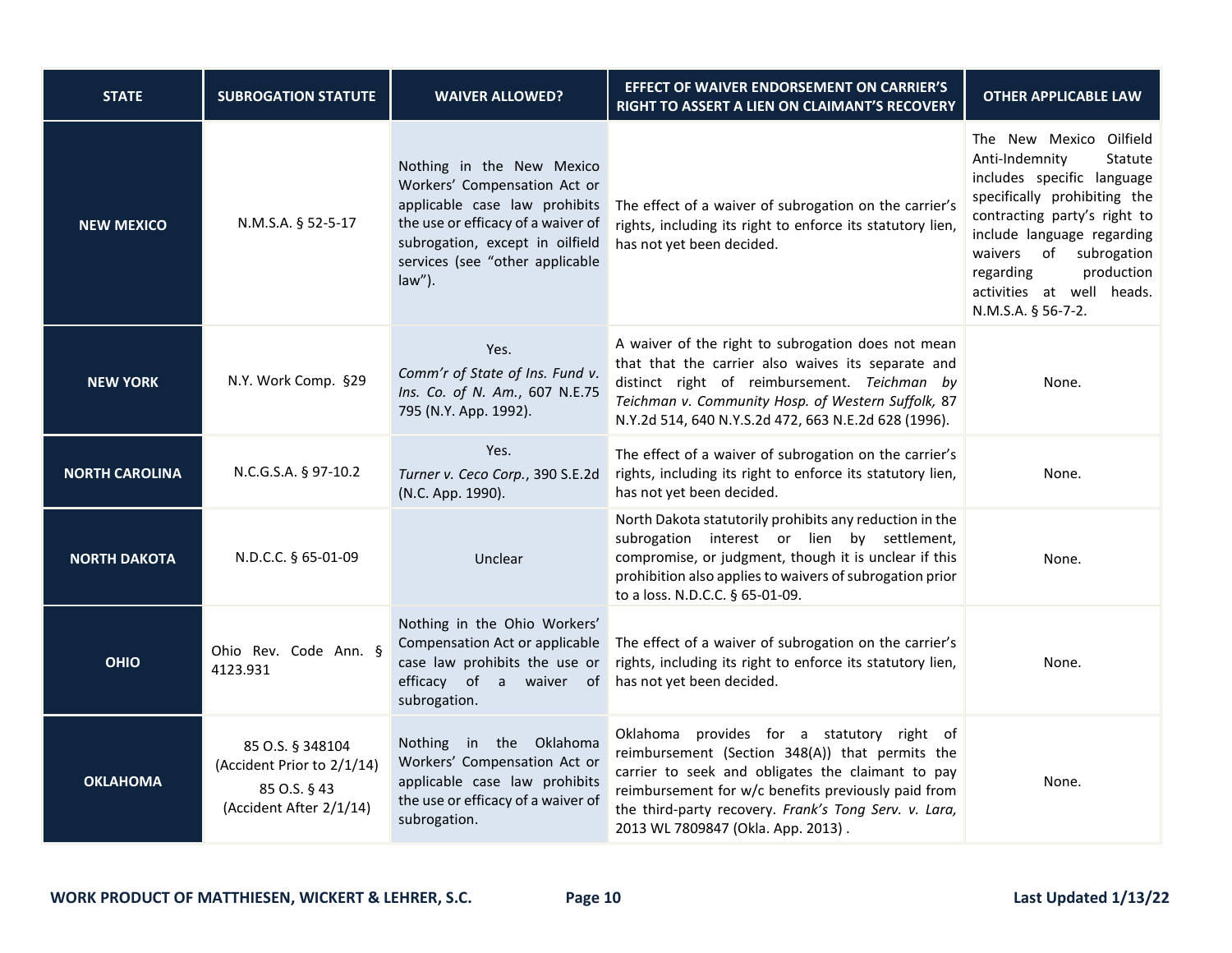| <b>STATE</b>          | <b>SUBROGATION STATUTE</b> | <b>WAIVER ALLOWED?</b>                                                                                                                               | <b>EFFECT OF WAIVER ENDORSEMENT ON CARRIER'S</b><br>RIGHT TO ASSERT A LIEN ON CLAIMANT'S RECOVERY                                                                                                                                                                                                                                                                                                                                                                                                                                                                                                                                                                         | <b>OTHER APPLICABLE LAW</b>                                                                                                                                                                                                                                                                                                                                                              |
|-----------------------|----------------------------|------------------------------------------------------------------------------------------------------------------------------------------------------|---------------------------------------------------------------------------------------------------------------------------------------------------------------------------------------------------------------------------------------------------------------------------------------------------------------------------------------------------------------------------------------------------------------------------------------------------------------------------------------------------------------------------------------------------------------------------------------------------------------------------------------------------------------------------|------------------------------------------------------------------------------------------------------------------------------------------------------------------------------------------------------------------------------------------------------------------------------------------------------------------------------------------------------------------------------------------|
| <b>OREGON</b>         | O.R.S. § 656.593           | Nothing in the Oregon Workers'<br>Compensation Act or applicable<br>case law prohibits the use or<br>efficacy of a waiver of<br>subrogation.         | The effect of a waiver of subrogation on the carrier's<br>rights, including its right to enforce its statutory lien,<br>has not yet been decided.                                                                                                                                                                                                                                                                                                                                                                                                                                                                                                                         | O.R.S. § 30.145, enacted in<br>2011, acts as a partial ban on<br>waivers of subrogation in<br>construction contracts. The<br>section<br>voids<br>any<br>requirement<br>contractual<br>that a party waive its right to<br>subrogate claims against<br>another party, or its right to<br>seek<br>indemnity<br>or<br>contribution for claims paid<br>by one party and caused by<br>another. |
| <b>PENNSYLVANIA</b>   | 77 P.S. § 671              | Yes.<br>Winfree v. Philadelphia Electric<br>Co., 554 A.2d 794, 796 (Pa.<br>1985).                                                                    | Subrogation rights are statutorily absolute and cannot<br>be abrogated without a specific waiver or the insurer's<br>consent. Lien remains against the claimant's recovery<br>unless specifically waived. See Winfree, supra.<br>However, in Fortwangler v. W.C.A.B. (Quest<br>Diagnostics), 113 A.3d 28 (Pa. Cmmw. 2015), the court<br>held that a subrogation lien has two distinct aspects:<br>(1) a past accrued lien, and (2) a right of subrogation<br>against future disability and medical benefits. Both<br>aspects of the subrogation lien must be explicitly<br>addressed in a Third Party Settlement Agreement to<br>avoid confusion and possible litigation. | Waiver of a future credit<br>specifically<br>must<br>be<br>contracted for in addition to<br>a waiver of subrogation lien,<br>in order to fully waive it.<br>Helicopters<br><b>Boeing</b><br>ν.<br>W.C.A.B. (Kirkwood Constr.),<br>952 A.2d 748 (Pa. Cmmw.<br>2008).                                                                                                                      |
| <b>RHODE ISLAND</b>   | R.I.G.L. § 28-35-58        | Nothing in the Rhode Island<br>Workers' Compensation Act or<br>applicable case law prohibits<br>the use or efficacy of a waiver of<br>subrogation.   | The effect of a waiver of subrogation on the carrier's<br>rights, including its right to enforce its statutory lien,<br>has not yet been decided.                                                                                                                                                                                                                                                                                                                                                                                                                                                                                                                         | None.                                                                                                                                                                                                                                                                                                                                                                                    |
| <b>SOUTH CAROLINA</b> | S.C. Code Ann. § 42-1-560  | Nothing in the South Carolina<br>Workers' Compensation Act or<br>applicable case law prohibits<br>the use or efficacy of a waiver of<br>subrogation. | The effect of a waiver of subrogation on the carrier's<br>rights, including its right to enforce its statutory lien,<br>has not yet been decided.                                                                                                                                                                                                                                                                                                                                                                                                                                                                                                                         | None.                                                                                                                                                                                                                                                                                                                                                                                    |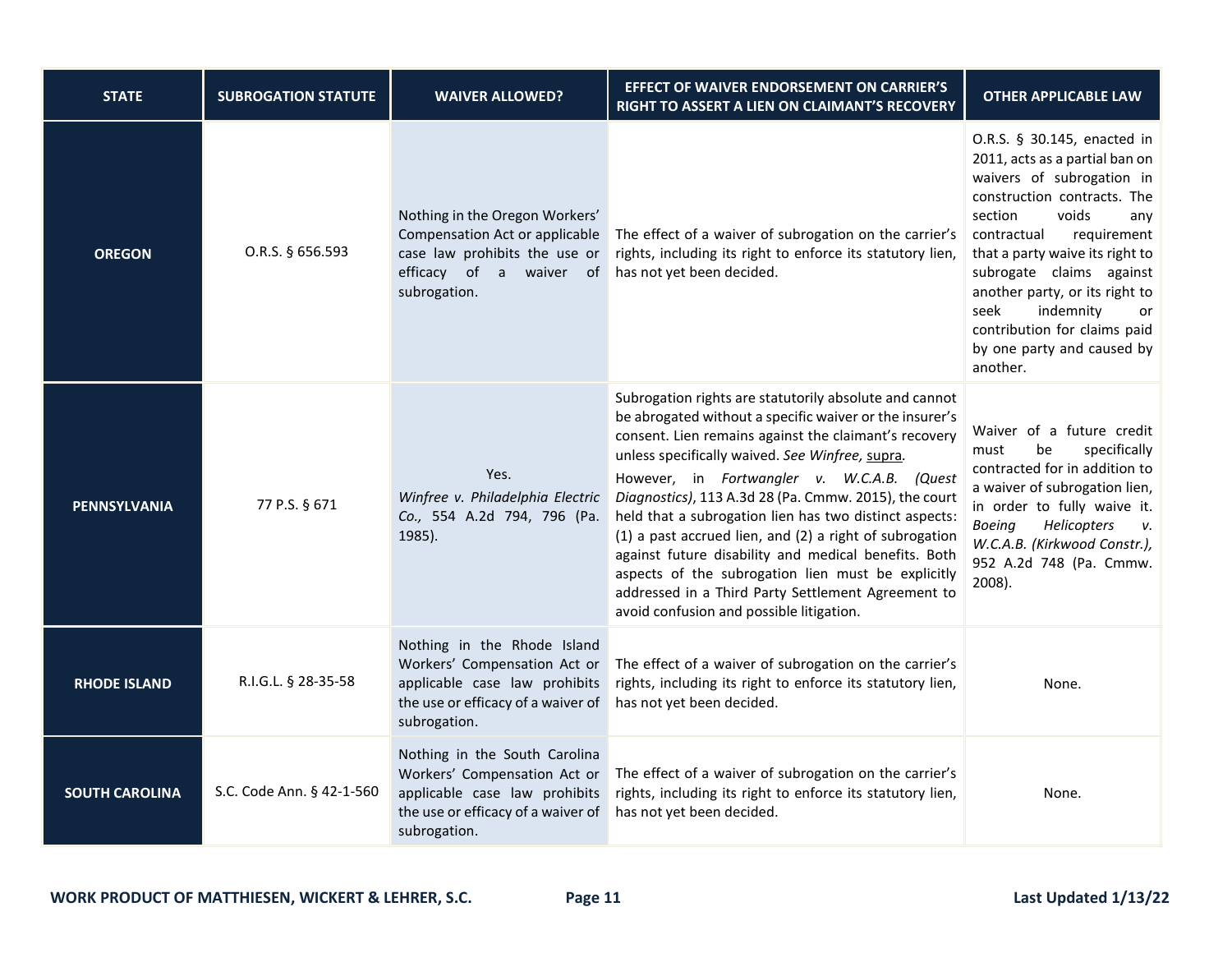| <b>STATE</b>        | <b>SUBROGATION STATUTE</b> | <b>WAIVER ALLOWED?</b>                                                                                                                                                                                                                                                                        | <b>EFFECT OF WAIVER ENDORSEMENT ON CARRIER'S</b><br><b>RIGHT TO ASSERT A LIEN ON CLAIMANT'S RECOVERY</b>                                                                       | <b>OTHER APPLICABLE LAW</b>                                                                                                                                                                                  |
|---------------------|----------------------------|-----------------------------------------------------------------------------------------------------------------------------------------------------------------------------------------------------------------------------------------------------------------------------------------------|--------------------------------------------------------------------------------------------------------------------------------------------------------------------------------|--------------------------------------------------------------------------------------------------------------------------------------------------------------------------------------------------------------|
| <b>SOUTH DAKOTA</b> | S.D.C.L. § 62-4-38, 39, 40 | Nothing in the South Dakota<br>applicable case law prohibits<br>the use or efficacy of a waiver of<br>subrogation.                                                                                                                                                                            | Workers' Compensation Act or The effect of a waiver of subrogation on the carrier's<br>rights, including its right to enforce its statutory lien,<br>has not yet been decided. | None.                                                                                                                                                                                                        |
| <b>TENNESSEE</b>    | T.C.A. $§$ 50-6-112        | Yes.<br>have<br>Tennessee<br>courts<br>recognized that a workers'<br>compensation carrier has the<br>against a third party without<br>prejudice to the employee's<br>right to pursue a third-party<br>action. International Harvester<br>Co. v. Sartain, 222 S.E.2d 854<br>(Tenn. App. 1948). | ability to waive subrogation The effect of a waiver of subrogation on the carrier's<br>rights, including its right to enforce its statutory lien,<br>has not yet been decided. | allowing<br>Caselaw<br>waiver<br>refers to the insurer's ability<br>to waive subrogation, and<br>not the employer's ability to<br>waive subrogation for the<br>insurer and without the<br>insurer's consent. |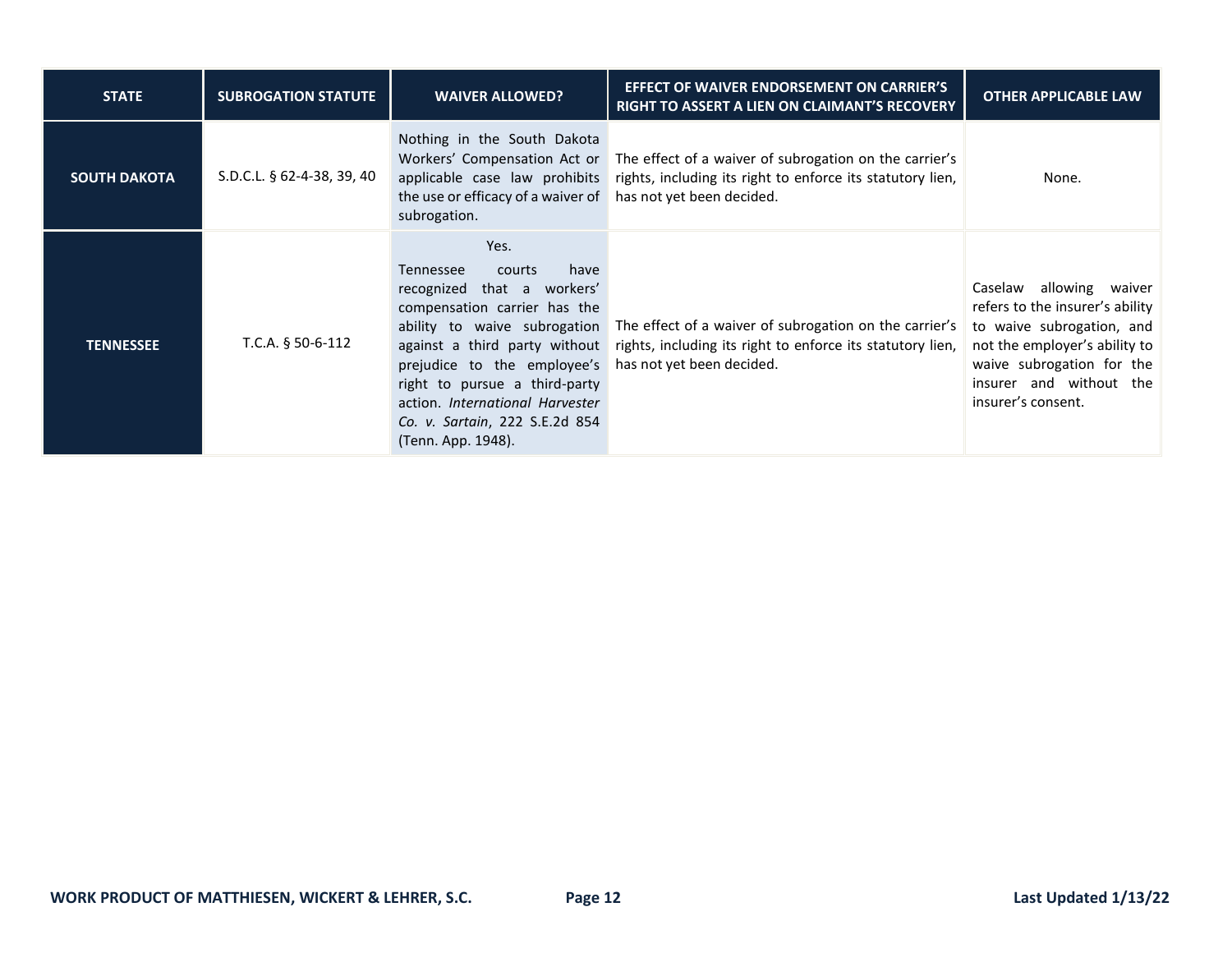| <b>STATE</b> | <b>SUBROGATION STATUTE</b>                | <b>WAIVER ALLOWED?</b>                                                                                                                                                                                                                                  | <b>EFFECT OF WAIVER ENDORSEMENT ON CARRIER'S</b><br>RIGHT TO ASSERT A LIEN ON CLAIMANT'S RECOVERY                                                                                                                                                                                        | <b>OTHER APPLICABLE LAW</b>                                                                                                                                                                                                                                                                                                                                                                                                                                                                                                                                                                |
|--------------|-------------------------------------------|---------------------------------------------------------------------------------------------------------------------------------------------------------------------------------------------------------------------------------------------------------|------------------------------------------------------------------------------------------------------------------------------------------------------------------------------------------------------------------------------------------------------------------------------------------|--------------------------------------------------------------------------------------------------------------------------------------------------------------------------------------------------------------------------------------------------------------------------------------------------------------------------------------------------------------------------------------------------------------------------------------------------------------------------------------------------------------------------------------------------------------------------------------------|
|              |                                           | Yes.<br>Otis Elevator Co. v. Allen, 185                                                                                                                                                                                                                 | waives its<br>right to reimbursement,<br>Carrier                                                                                                                                                                                                                                         | A waiver of subrogation<br>means that the carrier<br>cannot recover indirectly<br>from any settlement the<br>third party pays to the<br>employee.<br>Wausau Underwriters Ins.<br>Co. v. Wedel, 61 Tex. Sup. Ct.<br>J. 1381 (Tex. 2018).<br>In order to have a valid<br>waiver of subrogation, two<br>conditions must be met: (1)<br>employer must obligate<br>itself to a waiver in an<br>underlying contract, and (2)<br>employer must obtain a                                                                                                                                           |
| <b>TEXAS</b> | V.T.C.A. Labor Code §<br>417.001, et seq. | S.W.2d 117 (Tex. Civ. App. - Fort<br>Worth, 1944), aff'd in part, rev'd<br>in part, 187 S.W.2d 657 (Tex.<br>1945); Hartford Acc. & Indem.<br>Co. v. Buckland, 882 S.W.2d 440<br>(Tex. Civ. App. - Dallas, 1944)<br>(case argued by Gary L.<br>Wickert). | subrogation, and future credit.<br>Wausau Underwriters Ins. Co. v. Wedel, 2018 WL<br>2750567 (Tex. 2018)*; Hartford Accident & Indem. Co.<br>v. Buckland, 882 S.W.2d 440 (Tex. App. 1994).<br>*Good dissent arguing that waiver is waiver of right to<br>subrogation, not reimbursement. | separate endorsement from<br>its workers' compensation<br>carrier waiving those rights.<br>Approach Operating, LLC v.<br>Resolution Oversight Corp.,<br>2012 WL 2742304 (Tex. App.<br>2012); Chevron U.S.A. v.<br>Cigna, No., supra (not<br>designated for publication)<br>(enforcing<br>waiver<br>of<br>subrogation clause); Ken<br>Petroleum Corp. v. Questor<br>Drilling Corp., 24 S.W.3d 344<br>(Tex.<br>2000)<br>(noting<br>subrogation<br>waiver<br>in<br>underlying contract<br>and<br>separate endorsement but<br>holding<br>insurer's claims<br>were outside scope of<br>waiver). |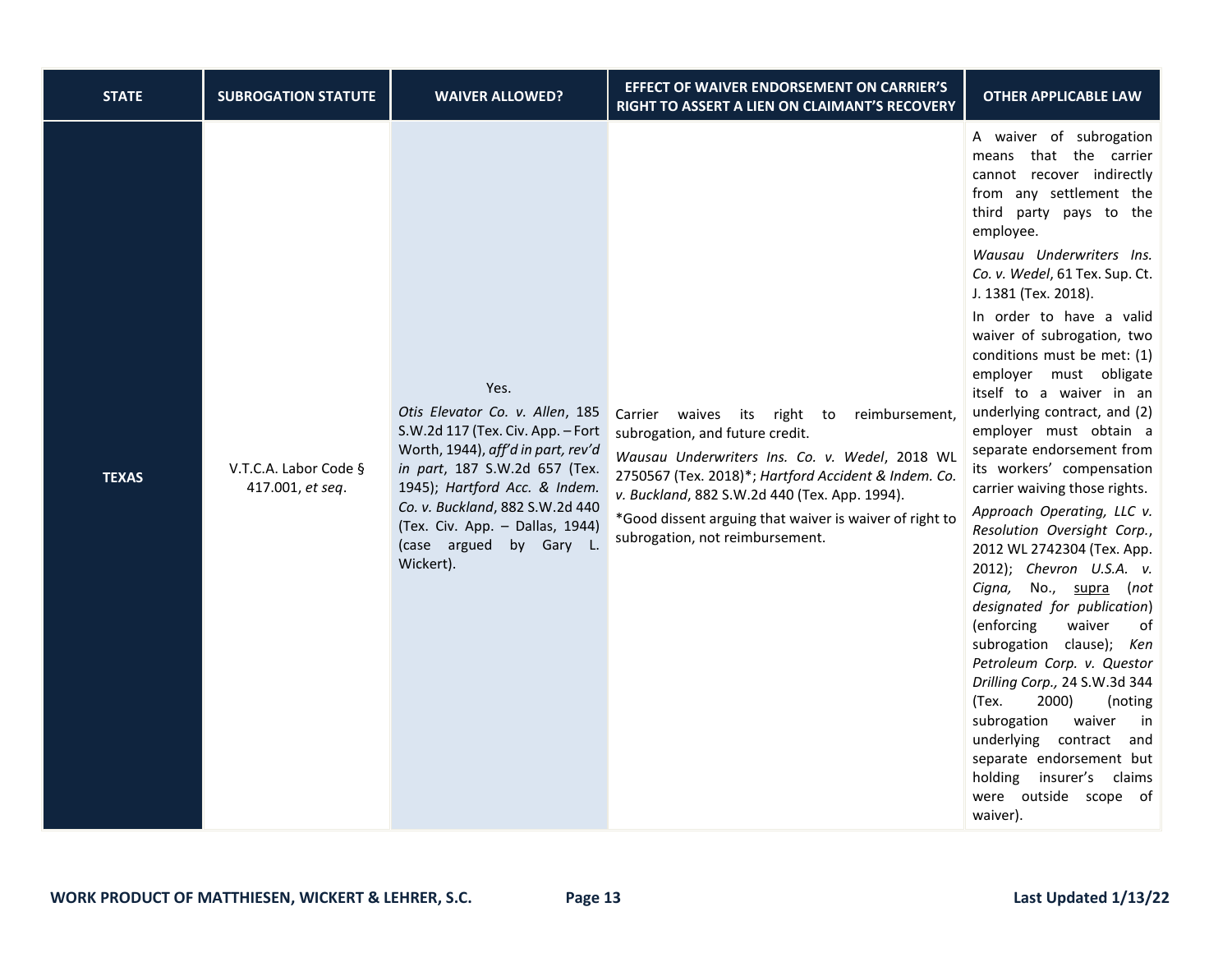| <b>STATE</b>    | <b>SUBROGATION STATUTE</b>    | <b>WAIVER ALLOWED?</b>                                                                                                                                                                    | EFFECT OF WAIVER ENDORSEMENT ON CARRIER'S<br>RIGHT TO ASSERT A LIEN ON CLAIMANT'S RECOVERY                                                        | <b>OTHER APPLICABLE LAW</b>                                                                                                                                                                                                                                                                                                                                                                                                                                                                                                                                                                                                                                                                                                                            |
|-----------------|-------------------------------|-------------------------------------------------------------------------------------------------------------------------------------------------------------------------------------------|---------------------------------------------------------------------------------------------------------------------------------------------------|--------------------------------------------------------------------------------------------------------------------------------------------------------------------------------------------------------------------------------------------------------------------------------------------------------------------------------------------------------------------------------------------------------------------------------------------------------------------------------------------------------------------------------------------------------------------------------------------------------------------------------------------------------------------------------------------------------------------------------------------------------|
| <b>UTAH</b>     | U.C.A. § 34A-2-106            | Nothing in the Utah Workers'<br>Compensation Act or applicable<br>case law prohibits the use or<br>efficacy of a waiver of<br>subrogation.                                                | The effect of a waiver of subrogation on the carrier's<br>rights, including its right to enforce its statutory lien,<br>has not yet been decided. | <b>The</b><br>Utah<br>Insurance<br>Commissioner<br>issued<br>Bulletin 99-8 on September<br>29, 1999, indicating that the<br>workers'<br>compensation<br>statute "does not prevent<br>insurer<br>the<br>from<br>compromising<br>its<br>subrogation portion of the<br>claim." It also provides that a<br>waiver of subrogation is<br>permissible "as long as it<br>not<br>affect<br>does<br>the<br>employee's rights." It must<br>exclude<br>from<br>expressly<br>the<br>release<br>insurer's<br>authority as trustee of the<br>entire claim as provided in §<br>34A-2-106. While this does<br>not specifically<br>address<br>waiver<br>of<br>subrogation<br>endorsements, it would<br>seem such endorsements<br>would be<br>allowed<br>and<br>enforced. |
| <b>VERMONT</b>  | Vt. Stat. Ann. Tit. 21, § 624 | in the Vermont<br>Nothing<br>Workers' Compensation Act or<br>applicable case law prohibits<br>the use or efficacy of a waiver of<br>subrogation.                                          | The effect of a waiver of subrogation on the carrier's<br>rights, including its right to enforce its statutory lien,<br>has not yet been decided. | None.                                                                                                                                                                                                                                                                                                                                                                                                                                                                                                                                                                                                                                                                                                                                                  |
| <b>VIRGINIA</b> | Va. St. § 65.2-309            | waive<br>Employer<br>can<br>subrogation<br>when<br>settling<br>workers' compensation claim.<br>F&S Elec. Motor & Transformer<br>Co. v. O'Hara, 1992 Va. App.<br>LEXIS 472 (July 2, 1996). | The effect of a waiver of subrogation on the carrier's<br>rights, including its right to enforce its statutory lien,<br>has not yet been decided. | Employer's waiver doesn't<br>mean carrier waives its<br>separate and distinct right of<br>reimbursement of its lien.<br>Reynolds Metals Co. v.<br>Smith, 241 S.E.2d 794 (Va.<br>1978).                                                                                                                                                                                                                                                                                                                                                                                                                                                                                                                                                                 |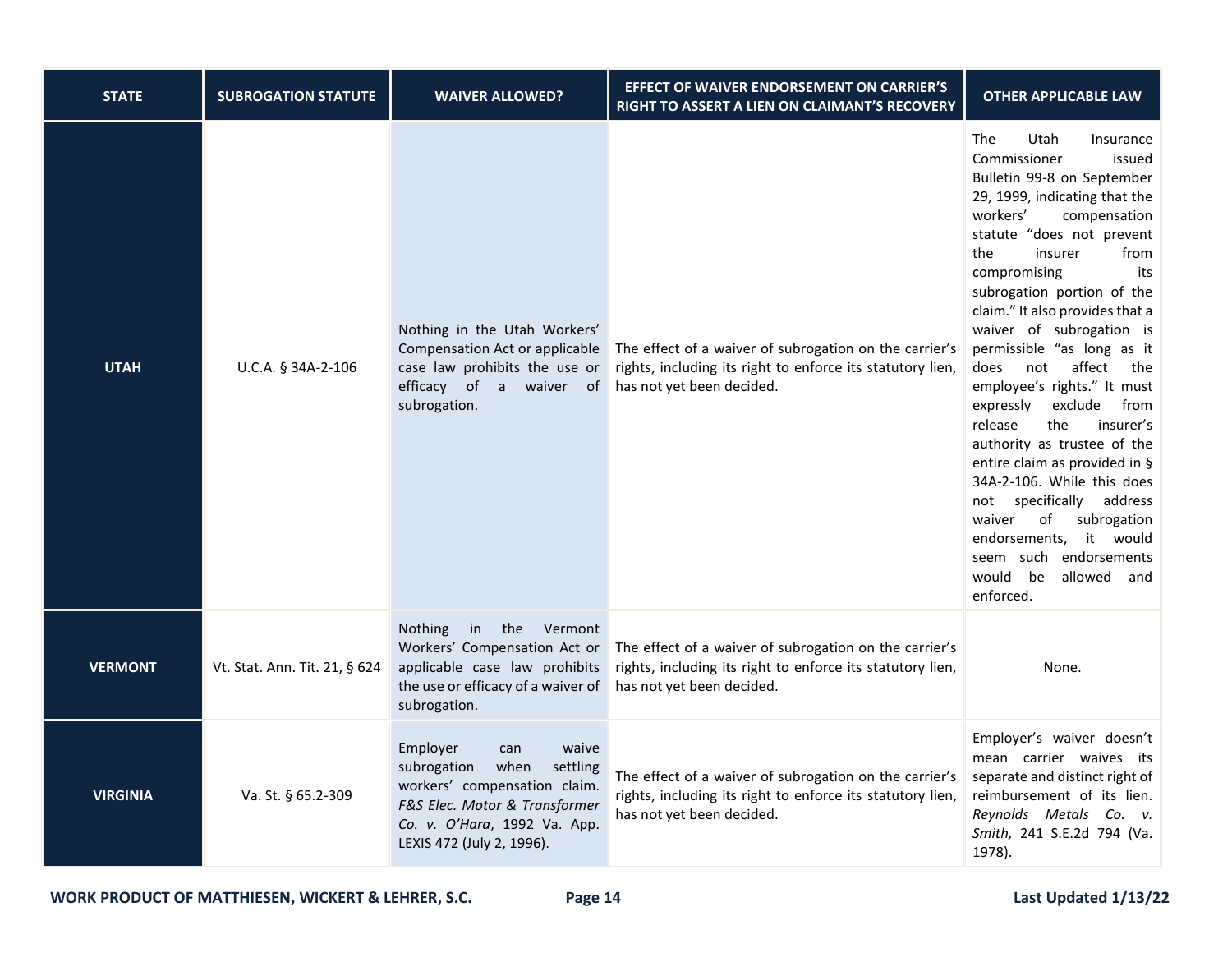| <b>STATE</b>         | <b>SUBROGATION STATUTE</b> | <b>WAIVER ALLOWED?</b>                                                                                                                                                                                                                                                                                                                           | EFFECT OF WAIVER ENDORSEMENT ON CARRIER'S<br>RIGHT TO ASSERT A LIEN ON CLAIMANT'S RECOVERY                                                                                                                                                | <b>OTHER APPLICABLE LAW</b>                                                                                                                                                                                                                                                                                                                                 |
|----------------------|----------------------------|--------------------------------------------------------------------------------------------------------------------------------------------------------------------------------------------------------------------------------------------------------------------------------------------------------------------------------------------------|-------------------------------------------------------------------------------------------------------------------------------------------------------------------------------------------------------------------------------------------|-------------------------------------------------------------------------------------------------------------------------------------------------------------------------------------------------------------------------------------------------------------------------------------------------------------------------------------------------------------|
| <b>WASHINGTON</b>    | R.C.W.A. § 51.24.050       | Nothing in the Washington<br>Workers' Compensation Act or<br>applicable case law prohibits<br>the use or efficacy of a waiver of<br>subrogation.<br>Monopolistic state.                                                                                                                                                                          | The effect of a waiver of subrogation on the carrier's<br>rights, including its right to enforce its statutory lien,<br>has not yet been decided.                                                                                         | Workers'<br>compensation<br>department able to waive<br>workers' compensation lien<br>in light of third-party claim.<br>Hadley v. Dept. of Labor &<br>Indus., 810 P.2d 500 (Wash.<br>1991).                                                                                                                                                                 |
| <b>WEST VIRGINIA</b> | W. Va. Code § 23-2A-1      | Nothing in the West Virginia<br>Workers' Compensation Act or<br>applicable case law prohibits<br>the use or efficacy of a waiver of<br>subrogation.                                                                                                                                                                                              | The effect of a waiver of subrogation on the carrier's<br>rights, including its right to enforce its statutory lien,<br>has not yet been decided.<br>Until 2006, West Virginia was a monopolistic state, so<br>law is not well-developed. | None.                                                                                                                                                                                                                                                                                                                                                       |
| <b>WISCONSIN</b>     | Wis. Stat. § 102.29        | Reimbursement rights under §<br>102.29 are distinct from<br>subrogation. Subrogation is<br>only one of the ways employers<br>can recover such payments.<br>Legislature intended § 102.29 to<br>be independent cause of action,<br>not a type of subrogation.<br>Campion<br>V.<br>Montgomery<br>Elevator Co., 493 N.W.2d 244<br>(Wis. App. 1992). | Not applicable.<br>Even If the waiver of subrogation is valid as written in<br>the contract, it does not apply.<br>Campion v. Montgomery Elevator Co., 493 N.W.2d 244<br>(Wis. App. 1992).                                                | Reimbursement under Wis.<br>Stat. § 102.29 is a wholly<br>legislatively<br>statutory,<br>created<br>substitute<br>for<br>law. Larson v.<br>common<br>DILHR, 252 N.W.2d 33 (Wis.<br>1977).<br>Employer<br>cannot waive<br>subro without insurer's<br>(endorsement).<br>consent<br>Campion v. Montgomery<br>Elevator Co., 493 N.W.2d<br>244 (Wis. App. 1992). |
| <b>WYOMING</b>       | Wyo. Stat. § 27-14-105     | No.<br>Monopolistic State.                                                                                                                                                                                                                                                                                                                       | The effect of a waiver of subrogation on the carrier's<br>rights, including its right to enforce its statutory lien,<br>has not yet been decided.                                                                                         | Wyoming is one of four<br>monopolistic<br>workers'<br>compensation<br>states.<br>Coverage<br>available<br>only<br>through<br>the<br>Wyoming<br>Workers'<br>Safety<br>and<br>Compensation Division of<br>the Wyoming Department of<br>Employment.                                                                                                            |